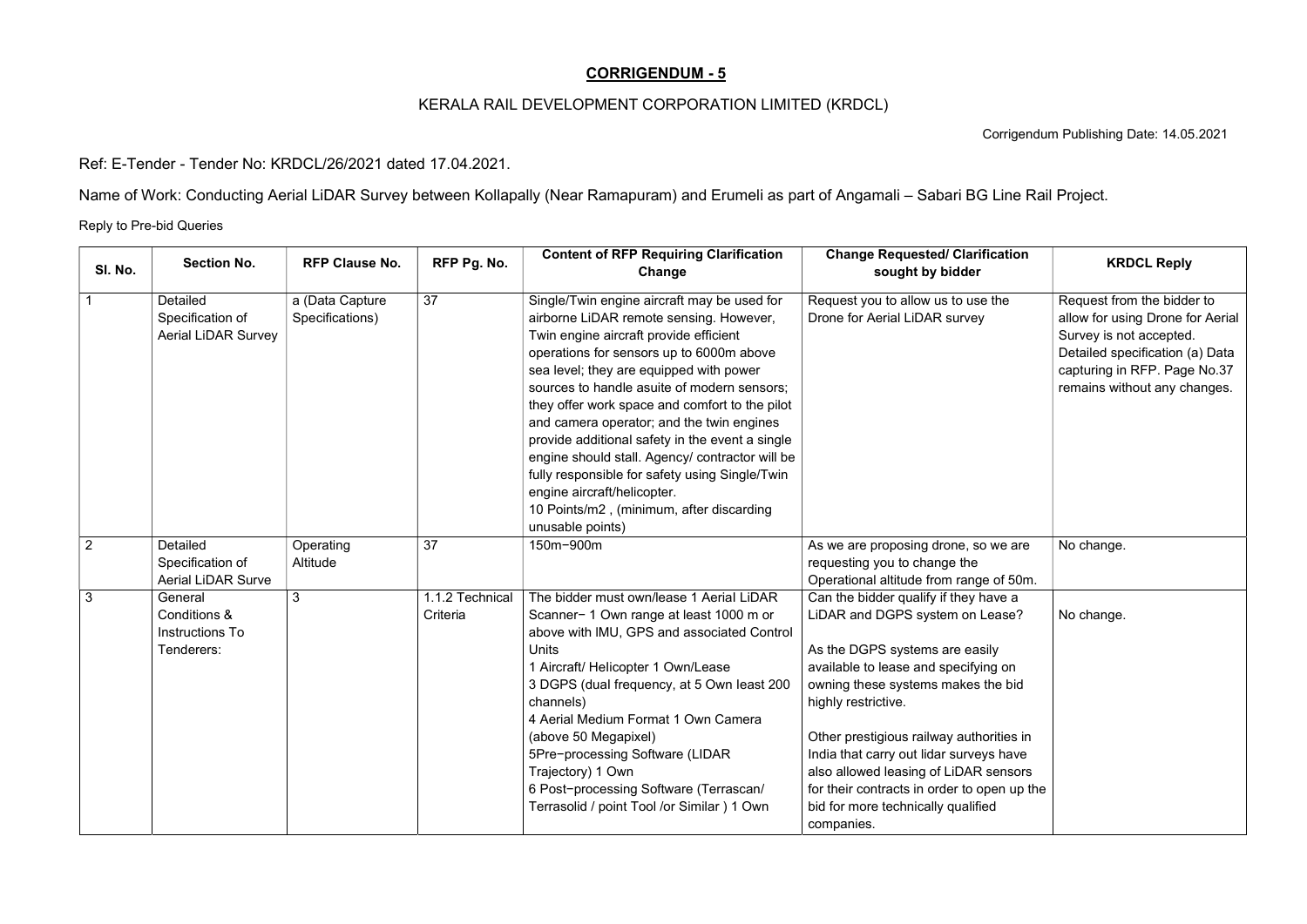| $\overline{4}$  | <b>GeneralConditions</b><br><b>&amp;Instructions</b><br>ToTenderers: | 4 | 1.1.3<br>WorkExperienc<br>e | Similar Works shall mean the work of<br>AerialLiDAR /aerial photography survey for at<br>least 15 sq. km and minimum 35% of<br>estimated cost for any project in India carried<br>out for Railways, CPWD, MES, DOT, State<br>PWD or any other Central / State<br>Government Undertaking, Municipal Body,<br>Autonomous Body of Central/State<br>Governments or Public Ltd. Companies listed<br>on Stock Exchange in India or Abroad or<br>subsidiaries of such companies, for<br>Government/PSU/WorldBank/JICA or ADB<br>funded projects | Based on the TOR the width of the<br>corridor that needs to be captured is<br>300m for a 40Km corridor<br>length. Capturing this width on a manned<br>aerial vehicle is a form of linear flying.<br>Based on this, can the past experience<br>of Linear Aerial Capture be considered<br>for Qualifying?We sincerely quest you to<br>amend this to 15KM. This will ensure<br>maximum participation by technically<br>qualified agencies      | Corrigendum 3: Para No. 3,<br>the Work Experience vide<br>clause -1.1 of Technical<br>Criteria (Volume-1) is<br>withdrawn / Cancelled. |
|-----------------|----------------------------------------------------------------------|---|-----------------------------|------------------------------------------------------------------------------------------------------------------------------------------------------------------------------------------------------------------------------------------------------------------------------------------------------------------------------------------------------------------------------------------------------------------------------------------------------------------------------------------------------------------------------------------|---------------------------------------------------------------------------------------------------------------------------------------------------------------------------------------------------------------------------------------------------------------------------------------------------------------------------------------------------------------------------------------------------------------------------------------------|----------------------------------------------------------------------------------------------------------------------------------------|
| $5\overline{5}$ | General<br>Conditions &<br>Instructions To<br>Tenderers:             | 4 | 1.1.3 Work<br>Experience    | Similar Works shall mean the work of Aerial<br>LiDAR /aerial photography survey for at least<br>15 sq. km and minimum 35% of estimated<br>cost for any project in India carried out for<br>Railways, CPWD, MES, DOT, State PWD or<br>any other Central / State Government<br>Undertaking, Municipal Body, Autonomous<br>Body of Central/State Governments or Public<br>Ltd. Companies listed on Stock Exchange in<br>India or Abroad or subsidiaries of such<br>companies, for Government/PSU/World<br>Bank/JICA or ADB funded projects  | Will international experience be<br>considered for the purposes of QC?<br>Restricting qualification<br>based on having work<br>Experience within India<br>highly restricts the bid. As the number of<br>Aerial LiDAR work executed in India is<br>not much when compared to<br>International LiDAR works. The scope of<br>work done internationally is much the<br>same as in this project.<br>This will ensure maximum participation       | Same as above                                                                                                                          |
| $6\phantom{1}6$ | Section II<br><b>General Terms</b><br>& Conditions                   | 4 | 1.1.3 Work<br>Experience    | Similar Works shall mean the work of Aerial<br>LiDAR / aerial photography survey for at least<br>15 sq. km and minimum 35% of estimated<br>cost for any project in India carried out for<br>Railways, CPWD, MES, DOT, State PWD or<br>any other Central / State Government<br>Undertaking, Municipal Body, Autonomous<br>Body of Central/State Governments or Public<br>Ltd. Companies listed on Stock Exchange in<br>India or Abroad or subsidiaries of such<br>companies, for Government/PSU/World<br>Bank/JICA or ADB funded projects | by technically qualified agencies<br>Considering the limited<br>volume of work for this<br>project, we request you<br>to consider work experience of similar<br>works done by UAV<br>mounted LiDAR systems in railway<br>projects.<br>However, we understand K-Rail's<br>requirement to use a Manned Aircraft to<br>execute this project.<br>Our Company is fully capable of carrying<br>out this work on a manned aircraft as<br>required. | Same as above                                                                                                                          |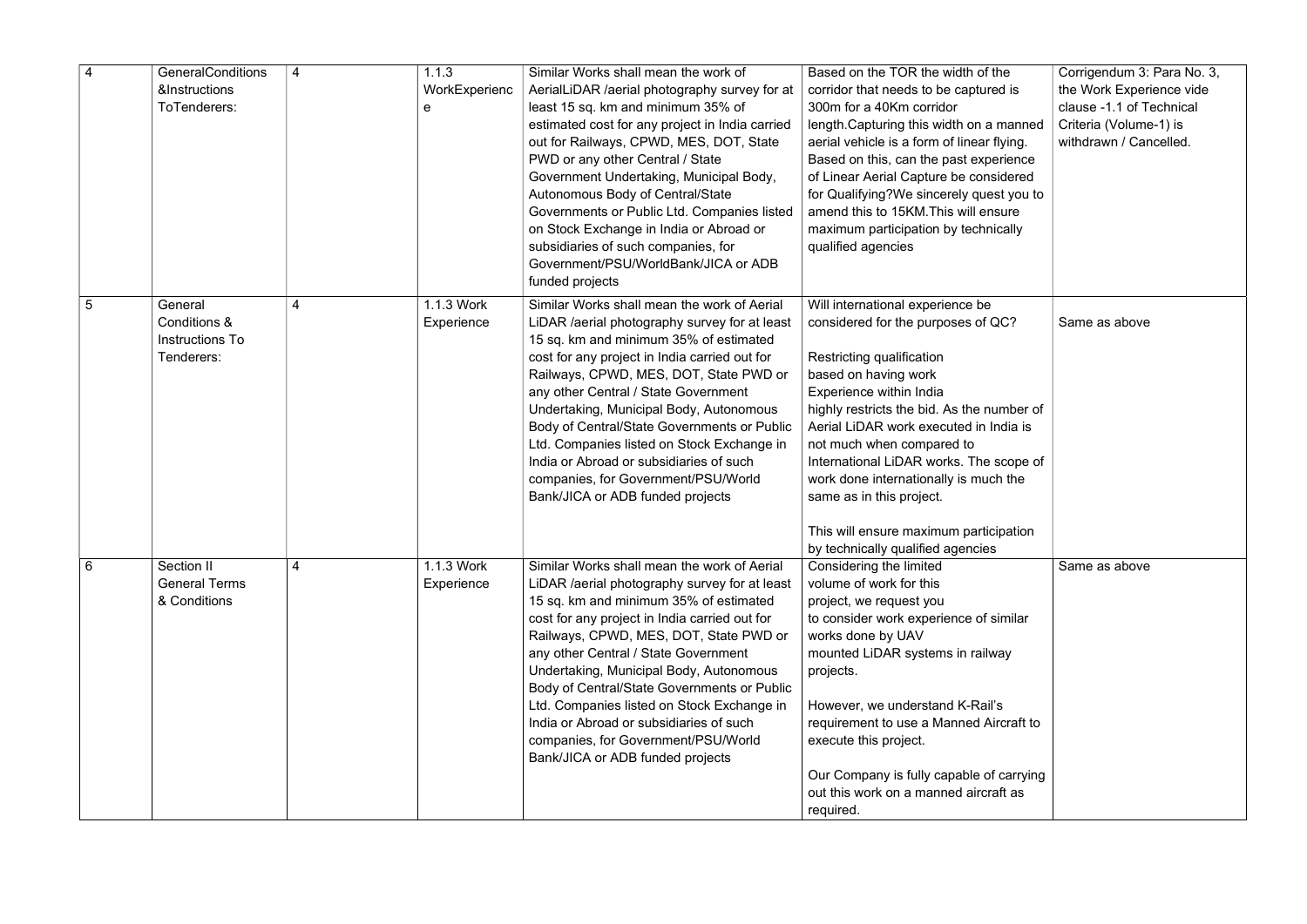|    | <b>Section IIGeneral</b>     | 21  | 5. Time  | Main Activities TargetD is the Date of issue    | The time allotted forstatutory             | No change in Time Schedule. |
|----|------------------------------|-----|----------|-------------------------------------------------|--------------------------------------------|-----------------------------|
|    | <b>Terms&amp; Conditions</b> |     | Schedule | ofLOA1. Statutory approvalsD+10 days2.          | permissions isgiven as 10                  |                             |
|    |                              |     |          | Completion of field work for setting up all     | days. Previously, it used to take up to 90 |                             |
|    |                              |     |          | control points by DGPS/ Digital levels and      | days to get the required                   |                             |
|    |                              |     |          | finishing all preparatory works for doing       | permissions. However due to the            |                             |
|    |                              |     |          | LiDAR Survey.D+15 days3. LiDAR Survey           | newguidelines issued by theDepartment      |                             |
|    |                              |     |          | and data capturing and collections of all other | of Science & Technology and Survey Of      |                             |
|    |                              |     |          | data as per scope of work D+25                  | India this timeline has reduced            |                             |
|    |                              |     |          | days4. Processing, preparation, CAD work,       | considerably. However due to the current   |                             |
|    |                              |     |          | And submitting the data and CAD survey plan     | Pandemic these timelines are               |                             |
|    |                              |     |          | (draft) including XYZ data and DTM etc.i. 0-    | unachievable.Request you to kindly         |                             |
|    |                              |     |          | 40 KmD+35 days5. Draft Survey Reportand         | reconsider these timelines. So that the    |                             |
|    |                              |     |          | other data D+ 40days6. Final Survey             | contractor/agency is not penalised for     |                             |
|    |                              |     |          | Reportand final dataD+ 45 days                  | things beyond their control.               |                             |
| 8  | Query                        | N/A | N/A      | N/A                                             | Can an International                       | Corrigendum 3: Para No. 3,  |
|    |                              |     |          |                                                 | company bid in the form of a               | the Work Experience vide    |
|    |                              |     |          |                                                 | JV/Consortium with and Indian              | clause -1.1 of Technical    |
|    |                              |     |          |                                                 | Company? (The financial quote,             | Criteria (Volume-1) is      |
|    |                              |     |          |                                                 | however, would be in INR and the POC       | withdrawn / Cancelled.      |
|    |                              |     |          |                                                 | would be the Indian Company)               |                             |
| 9  | Query                        | N/A | N/A      | N/A                                             | Can the Work Experience be considered      | Same as above               |
|    |                              |     |          |                                                 | jointly for a                              |                             |
|    |                              |     |          |                                                 | JV/Consortium?                             |                             |
|    |                              |     |          |                                                 | We would request you to consider the       |                             |
| 10 | Query                        | N/A | N/A      | N/A                                             | We have completed over 900 km of           | Same as above.              |
|    |                              |     |          |                                                 | LiDAR capture for NHSRCL in an             |                             |
|    |                              |     |          |                                                 | ongoing project with a JV partner.         |                             |
|    |                              |     |          |                                                 |                                            |                             |
|    |                              |     |          |                                                 | Our remit for the job, viz.                |                             |
|    |                              |     |          |                                                 | Aerial LiDAR Data Capture with Ortho-      |                             |
|    |                              |     |          |                                                 | imagery has been completed and the         |                             |
|    |                              |     |          |                                                 | data has been submitted to the Client.     |                             |
|    |                              |     |          |                                                 | The balance work of Final Alignment        |                             |
|    |                              |     |          |                                                 | Design is in the remit of our DPR partner  |                             |
|    |                              |     |          |                                                 | in the JV. Will you consider our           |                             |
|    |                              |     |          |                                                 | experience as compliance of QC for your    |                             |
|    |                              |     |          |                                                 | bid?                                       |                             |
|    |                              |     |          |                                                 |                                            |                             |